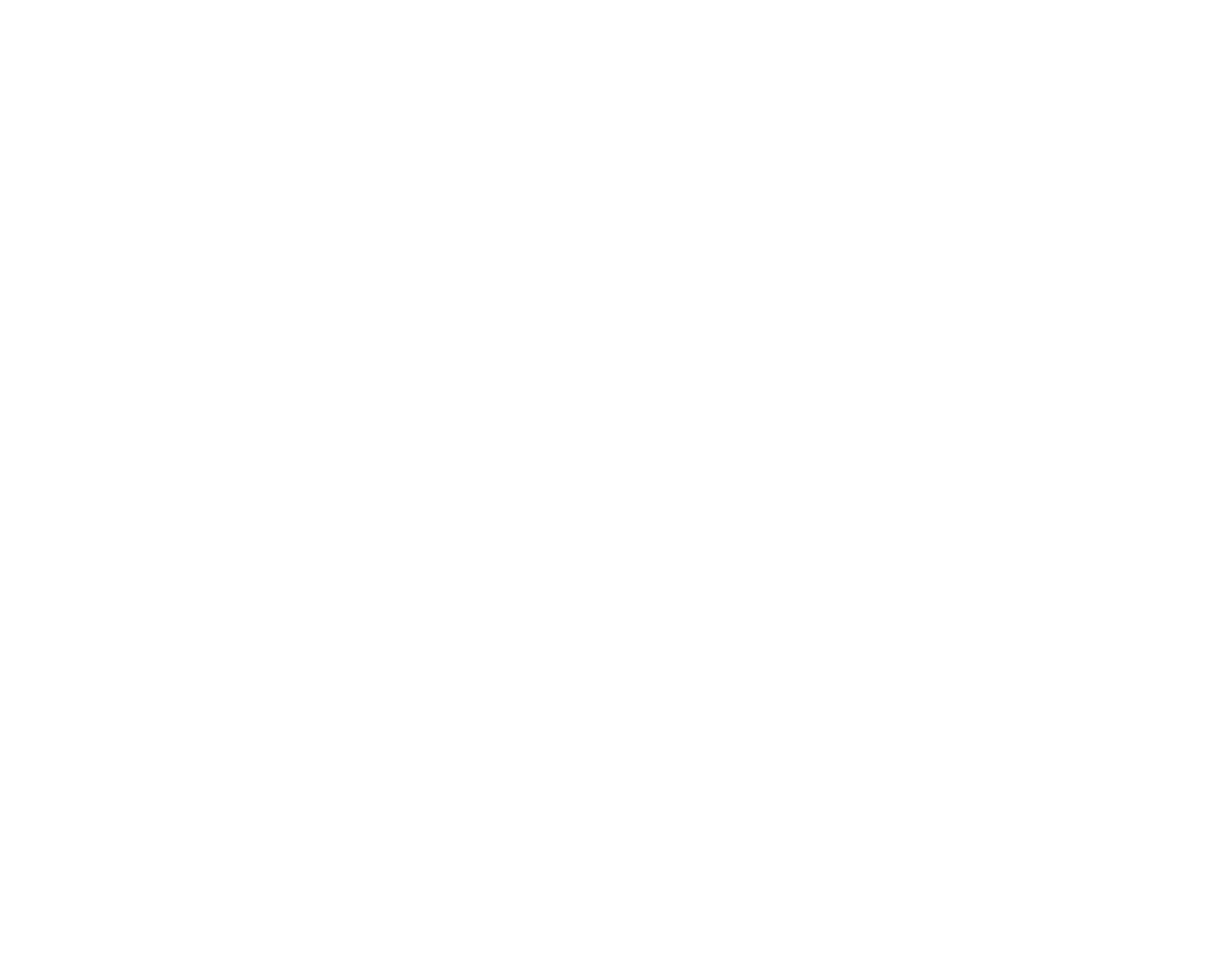## book and I loved our conversation. So thank you for your time.

**EL**: I got to say your questions were great. And you pressed me on some points that are really good to press me on. So I appreciate that actually. Because, as I say, I want the book to start a conversation, not to end it.

TFSR: Exactly. I think it will, it's making a really important contribution, and I hope it will help inject this focus on the state into the regional mutual aid networks and projects that are going on right now in such a dire time.

EL: That's really encouraging.

One thing that sets anarchism aside from other radical, egalitarian critiques of Power developed in the modern West is the conception of the State as an enemy. But what is the State, how does it work, why and how do we as anti-authoritarians and anarchists oppose it? These questions and more are the focus of the recent book, The Operating System: An Anarchist Theory of the Modern State (AK Press, 2021). This text features Scott's conversation with Eric on the book, theorizing the State as computer operating system, the necessity of social revolution prior to a political revolution and other heady topics.

You can follow Eric on Twitter (@EricLaursen) and he has written for HuffPost, Z Magazine, In These Times, The Nation, The Village Voice, Counterpunch and The Arkansas Review. He also authored The People's Pension: The Struggle To Defend Social Security Since Reagan and Duty to Stand Aside, The: Nineteen Eighty-Four and the Wartime Quarrel of George Orwell and Alex Comfort as well as Understanding The Crash.

The introduction of Operating System was written by Maia Ramnath, a historian and author of Decolonizing Anarchism and Haj to Utopia.

Search for this interview title at https://thefinalstrawradio. noblogs.org/ to find links to further resources on this topic, featured music, the audio version, and files for printing copies of this episode.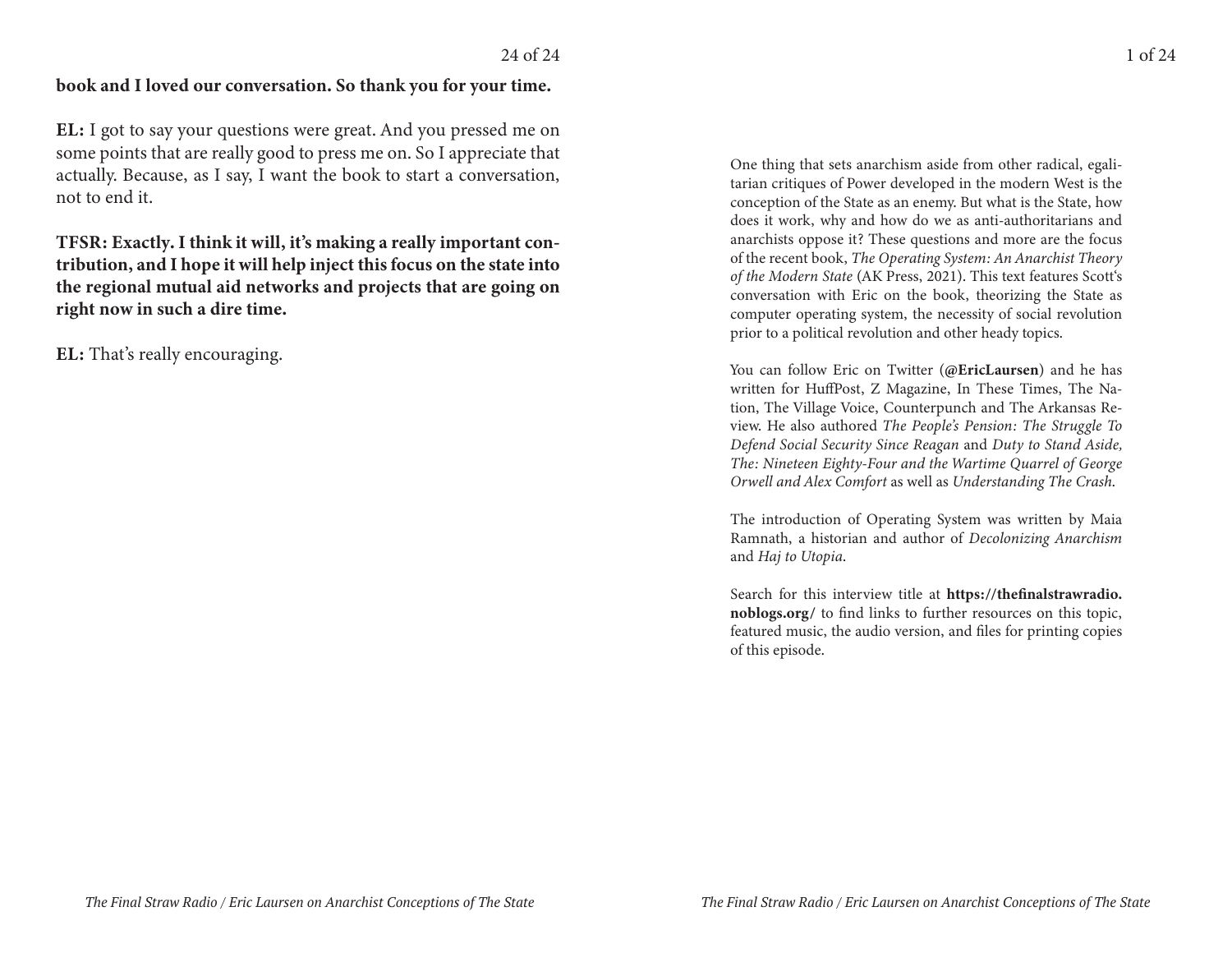TFSR: So today I'm talking to Eric Laursen, who is the author of the new book The Operating System: An Anarchist Theory of the Modern State. And I want to welcome you to the Final Straw.

Eric Laursen: I go by he/him/his pronouns. I am, I guess, a longtime journalist-activist. And I've made a study of the state, partly as a result of not only my activism and my involvement in the anarchist movement but also just some of the work I've done as a journalist over the years on finance capital, corporate structure, aspects of the economy. So it all comes together in this book, which I call An Anarchist Theory of the Modern State. But I think of it also as an introduction to that. I want it to be a conversation starter for people, especially in the anarchist movement itself to think a little more systematically about what is this thing that we're so opposed to? What is the state? We know what capital is, we think we know what the state is, but do we really, do we really understand the connection between the two as part of anarchist theory? And where does that get us? What I'm trying to do in the book is to throw out a new way of looking at the state or thinking about it, and then get more people involved in a discussion around that. It's something that I think should appeal to non-anarchists as well, simply because, like most of us, people in the general public think of the state and they think, "Well, yeah, I understand what that is, that's government or whatever." But really, it's more than that. And I think that anybody who wants to understand better what kind of a society we have needs to think about the subject very seriously.

TFSR: The book, I also think it comes at a really opportune time because we have this post-election where Biden's coming in and it's possible that people who are driven to organizing or movement work, because of Trump, might start pulling off from that when there's apparent low of the really egregious harm that we can see so clearly with Trump's administration. You say that, in more recent anarchist analysis, there's been a loss of the focus on the state, in favor of analyzing power more generally, or in the forms of race, gender, and sexuality, but tracing anarchism back

about life without the State. Well, there are so many things that we have acquired that we like in the last 500 years. We have fine art, we have computers, we have music, we have access to all kinds of culture that we didn't use to have, people have much more of an opportunity to rise out of their social class, all these various things, and there's an automatic fear that if we didn't have the state, we wouldn't have a framework where we could get all these things. And what I want to suggest is that that's something we have to get over. It's not true.

The example I like to give is, if we hadn't had the state for the last 500 years, we would probably have computers now, we would have software systems, they'd be different. They'd maybe be less hierarchical, they'd be organized differently, but we would have got there. Would we have not had an Einstein, if there hadn't been institutions of higher education to nurture people like that? Well, we probably would. They'd just be less hierarchical, and they wouldn't be designed to reproduce an elite the way they are now. So the framework the state creates, it creates the mentality, a lack of confidence in the world outside of that framework. And that's something we have to try very consciously to overcome. It's not just that there won't be chaos, it is that we can have all the same things that we really, really value now, that we value for good reasons, for honest reasons. And we don't need this framework in order to get them. I think that's an important lesson for people. And it's something that is very hard for people to get over this sort of fear factor, or this feeling that we have to stay in the sort of womb of the state or else we're going to lose everything. That's the ultimate big scare we have to get over.

TFSR: Yeah, that seems like the other side of that contingency or that it's not inevitable that the things that we have, the so-called fruits of the state could have come in other forms, and aren't worth the pain and violence that we have to experience to have them. That's a really helpful and important point. Well, thank you so much for talking to me, explaining some of the ideas, and refocusing our analysis on the state. I'm really excited about this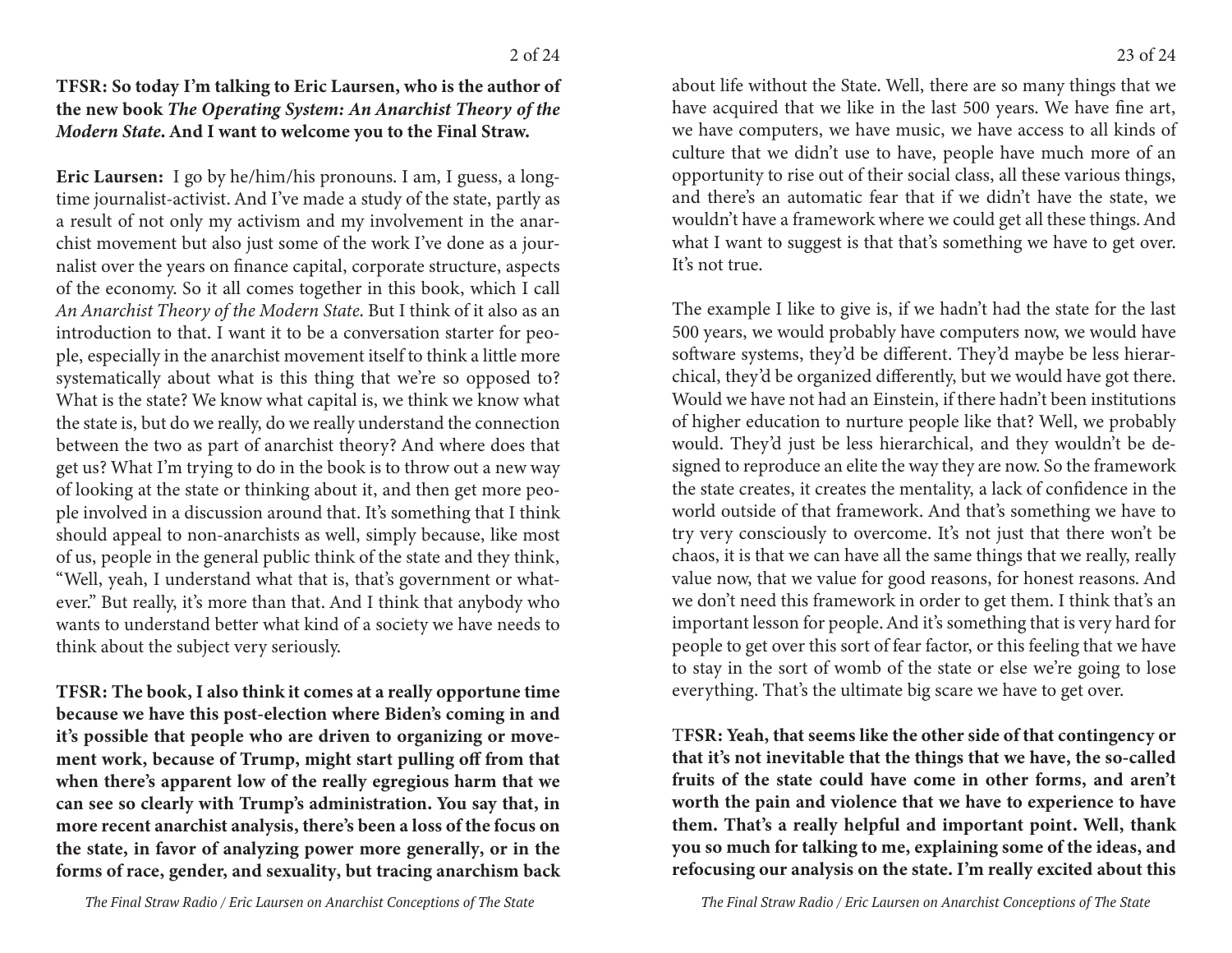The second thing is that anarchism doesn't just look forward, it encourages us to look backward and to look around us for other systems, or elements of other systems that might work. So, anarchism is an invitation to think creatively about how we organize society. There's nothing determinist about it the way there is a lot of times about Marxism, like we must go through this stage of historical development before we can do this. No, we can look at the way people are organizing things in indigenous communities, we can look at the way people were organizing things in fourteenth-century Europe, we all have these things, our ideas and tools and notions that we can put to use. So that's the exciting part of anarchism is that it tells us that we're not bound by some historically determinist process. We can change the process. These tools are here, if we want to use them, we don't have to go through a hundred more years of capitalism in order to think we're ready for it. So there's an exciting creative element to this. That's not something I talk about a lot in my book, because I'm talking about some fairly depressing things in my book, but that's the part that has a lot of promise, where there's something really optimistic we can grab onto.

TFSR: Yeah, that's like a really helpful way of putting it because something that struck me in reading your book and other things I've been thinking about is that we get caught in the status way of thinking, even when from this a lot of leftist traditions, by agreeing to the inevitability of the state and inevitability of capital. And anarchism allows for a way of viewing history as more contingent, unless evenly developed on this road of progress or whatever, that allows for the creativity that you speak of. I could ask you so many different questions. And a lot of things came up in my mind that I hadn't even prepared for while we were talking, but to wind it down, are there any like things that you want to bring to our listeners' attention that we didn't cover, or that you'd like to expand on as a way to close it out?

EL: Yeah, I'd like to suggest something actually. We touched on this a little bit earlier. There's an anxiety people have when they think to its beginning, in the 19th century, it was distinguished by its anti-state stance. Why do you think it's important to refocus an anti-state argument in our liberatory politics? And why is it not enough just to focus on capitalism? One more part of this question is how does the analysis of state help us understand better these other aspects of oppression like race, gender, sexuality, citizen status, etc.?

EL: Well, yeah, that's a good question. I do want to say just at the outset that I'm not complaining about the direction that anarchist analysis and thought have taken over the last 30-40 years. I don't think you can really have up-to-date anarchism unless you address all of the subjects that you just mentioned in a specific way. There has to be an anarchist angle on racism, class, obviously, on colonialism, imperialism, and so forth. All of those things. What I think is that the answer to your question is that the state is the organizing principle for these oppressions. You can look at it this way: Can you understand racism unless you understand how it helps promote and bolster the state? How can you understand sexism or gender inequality? Unless you look at them in the context of how do they serve the state? There's a lot of analysis among Marxists about how capitalism benefits from these sorts of oppressions, but not a lot about how the state specifically does. And we have a tendency, the way we were brought up to think of the state as the solution to these problems, that through the courts, through the legal system, through legislation, and so forth, that those are ways to tackle gender inequality. What I'm suggesting is that ultimately, that is not the case, that the state has a stake in maintaining gender equality, maintaining racism, maintaining other forms of prejudice and inequality. And that we have to bring it back into those discussions before we can really deal with those problems.

TFSR: Right. So I guess before we go too far, if you can share what your definition of the state is. You said it is a sort of organizing principle, but is there more that you would like to expand on how we can understand what the is?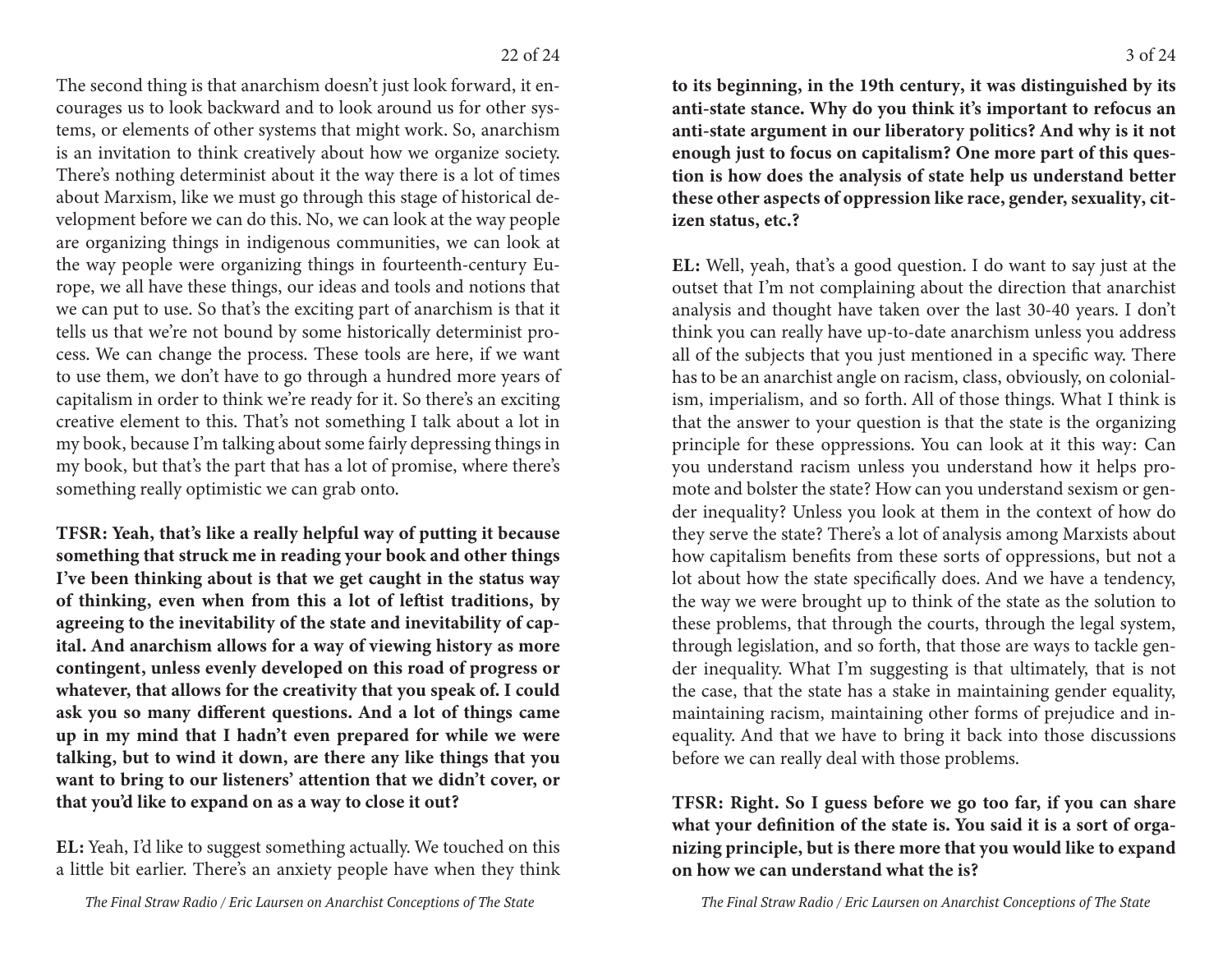EL: Yeah, definitely. One of those rhetorical things I do in the book is I think of the state in two ways. There's the state with a small 's', which could be the United States, or Egypt, or Russia, or Mauritania, or any number of states that we have in the world. But then I also refer to the State with a capital 'S'. And the state with a capital 'S' is a system that all of these individual states have adopted in one manner or another. The State, I argue, originated in Europe, and it's been exported all over the world. It's probably the most successful export of all time, on a certain level, at least in the intellectual sense. So what does all that mean? State with a capital 'S' is what we're really talking about in this book. And that is a system or a way of organizing reality, or the perception of reality. I compare it - and this is where the title of the book comes from – to a computer operating system, like iOS or Windows or something like that. And what that means is that the state is an attempt to create a framework with which we can organize reality and manage our lives within that reality. It struck me in researching computer operating systems that really, they attempt to be all-encompassing. Microsoft wants you to use Windows, so that everything you can do, more and more of what you do can be done within that operating system. You pay your bills, you get entertainment, you write, you create, you design art, you do all of these things. You manage your relationships with people in every part of your life.

And that there's a continual effort to make these operating systems encompass more of what you do day to day. The state, the modern state, which is about 500 years old or a little bit more, is an attempt to do the same. It creates a framework that every aspect of our lives operates within. It's how we govern ourselves, how we organize our economic life, the economic life of the country. It's how we educate ourselves. It's what creates everything from educational standards to weights and measures. The fact that we use inches rather than meters is something that the state came up with. It's something that was decided upon by this institution. Capitalism is part of the state in the sense that capital is needed to promote economic growth, which is needed to help the state expand, strengthen itself, expand

this up a little bit in the book and the more fanciful thinking that people in the economic and political elite have about spaceships and space stations and colonizing other planets.

You see the talk about that among people like Richard Branson or Jeff Bezos, you can see that talk multiplying as it becomes clear that we've already devastated huge parts of this world. Well, let's just go somewhere else and do the same song and dance there. The problem is that leaves the vast majority of us stuck with a basically alluded world. And so that's the thing that I think is going to create a crisis. Again, global warming is part of that, but there are multiple facets to it, that we can take advantage of, where we can point out, this is what essentially the plan that these people have for us is, we have to do something about it. So we need to point out where they're essentially creating a world we don't want to live in, they don't want to live in.

TFSR: Yeah, because they're preparing the rockets. We've been talking for a while, and maybe I'll ask a question about anarchism. Anarchism, specifically, was developed in a particular context, historical context and geographical context in Europe as a response to a specific stage of state development and capital development. It also calls to these stateless societies that have existed and do exist and existed before the state and capitalism. I wonder how you feel anarchism, given that historical origin, serves us today in this context, and why it still is so helpful for thinking about the path towards liberation?

EL: In two ways, anarchism is more relevant today, or more clearly relevant today. Number one, I hope my book is reflecting a certain amount of thinking on the part of other people who already said it, is that we're not dealing with a situation where all we have to do is end Capitalism or tame Capitalism in order to get out from the dilemmas that we face now. It's a more complicated project than just using the State to tame this thing. That doesn't work. And I think this is becoming more obvious to us over the last few decades.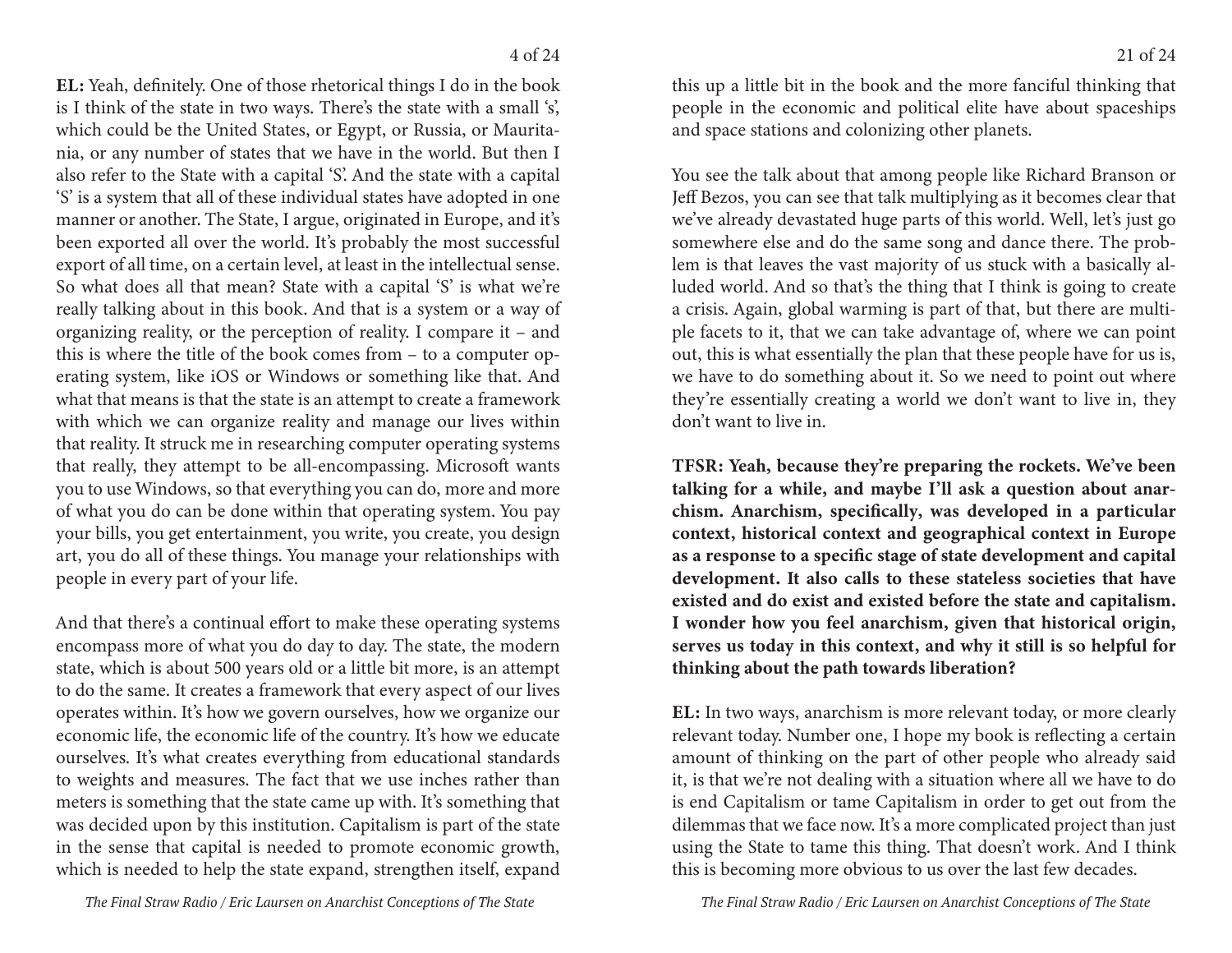done on a community level by individuals outside of the system. It is honestly hard to avoid. But, as I say, in terms of the social safety net, is that it is possible to find gaps, to find places where there's a vacuum, places that the state has not entered into yet, or the state has withdrawn from, in fact, because it doesn't think it needs to address these things anymore. Like having a social safety net. That's been the hallmark of this sort of the neoliberal era is just eroding the social safety net. And like I say, that gives us some opportunities to fill those gaps with something different. We still have to guard against being co-opted, because the State might come running back in and say, "Hey, looks like we better do something about this." But we can at least be sensitive, and we can be aware and we can keep pushing into those areas.

TFSR: Another tactical question for me is do you see a flaw in the totalizing desires of the state? And furthermore, where would you locate right now the biggest threat to the state on the side of freedom, not on the side of further fascism or something like that?

EL: When you say flaw, you mean something that is a weakness in the State, a chink in its armor?

## TFSR: Yeah, exactly.

EL: Okay, something that makes it vulnerable?

Well, a lot of it is actually very physical right now, and I'm talking from a high level here, the way relentless economic development has destroyed parts of the world itself. You have places like the Sahel in Africa that are basically being desertified, that used to be farming areas, you have the Amazon that's being destroyed. Global warming is one piece of this, but you have devastation of the physical landscape going on all over the world in one way or another. And ultimately, that's going to make it less likely for the state to be able to continue its path of all-devouring economic development. I bring

outward, expand deeper into the population. There are various aspects of this. But the basic statement I'm making is that the state is not just government, it's an entire system that has been set up to essentially satisfy all our needs and it's a framework in which all of our day-to-day planning takes place, all of our aspirations can be theoretically achieved within this framework of the state. It's something that's, I guess you would call it a totalizing thing. It's continually to try to absorb more of the things we do that are new. Suddenly, we decide we need to travel internationally, which is something that people really for the most part didn't do until a few hundred, couple hundred years ago. The state needs to regulate that. Everything we do, the state finds a way to fit into their framework, otherwise, it suppresses it. The question is, after 500 years, do we still want our lives to be regulated and directed in this way? That's the challenge. But I hope that gives you some idea of the basic conception here.

TFSR: Yeah, the last thing you said reminded me of another point that you make is that the state intercedes, interjects itself in every relationship that we have, so that we have to go through the state to do anything, basically, more and more things. One line that you have in the book that really struck me is, and you talk about it in various ways, but I'm gonna quote you: "the state has trained us to think of it as a substitute, or perhaps, a shorthand for the collective, or the community." And in a way, this calls to mind for me Debord's The Society of the Spectacle, and also the totalizing aspect that you talk about reminds me a bit of different analyses of fascism and totalitarianism. But I wonder if you have any thoughts on the way that your operating system analogy helps us to think about that totalizing aspect that the replacement, the image, imitation of life, and maybe how technology fits in that? Because you're specifically outlining or elaborating on the technological aspects of that.

EL: Yeah, I like the fact that you use the phrase "imitation of life." What I meant by a substitute is that the state provides us with something that, without the state, we might think about providing for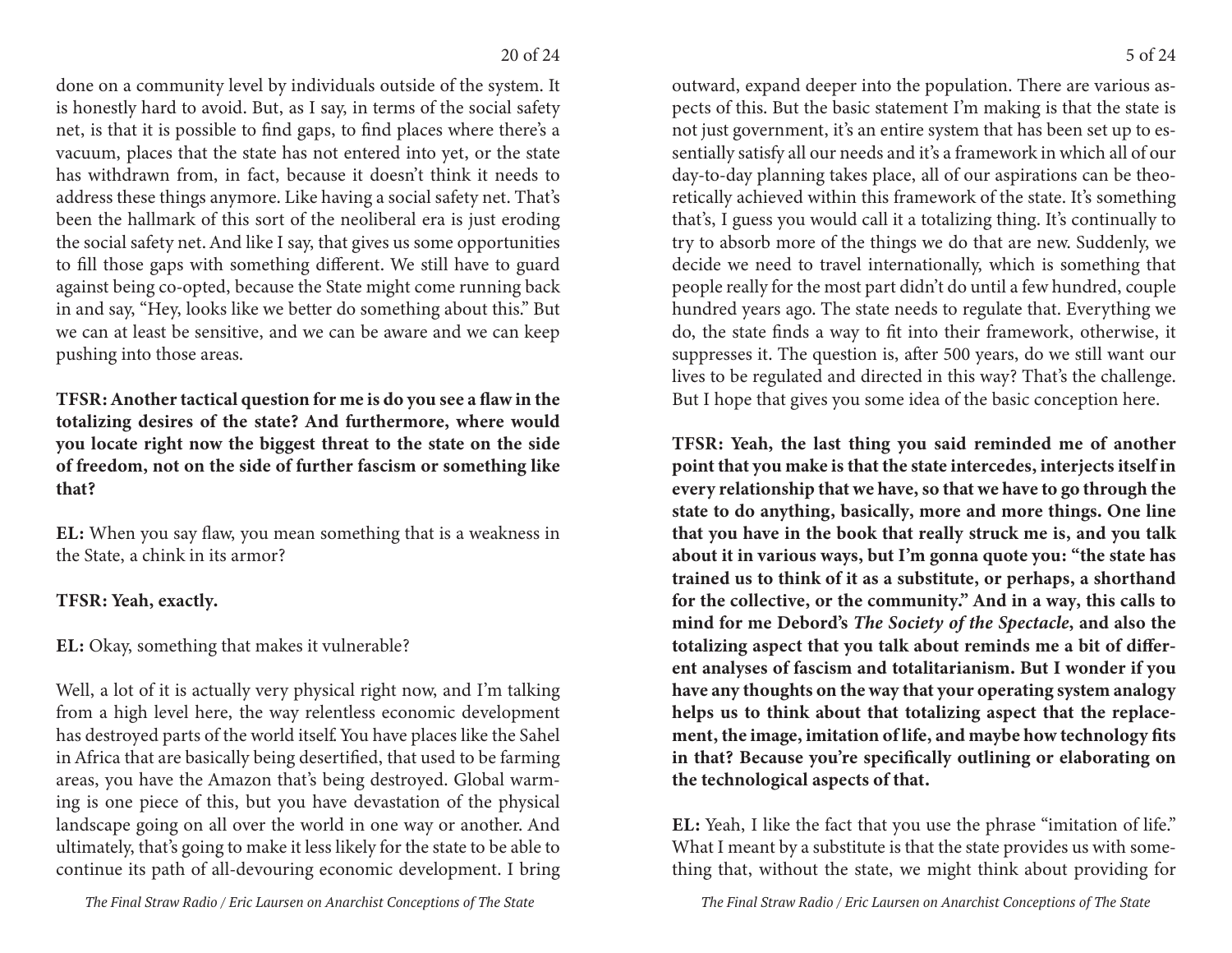ourselves through small-scale organizing, direct democracy, communal cooperative forms of economic production, and so forth. The state is a substitute for that. You don't have to do this, we will provide you with the superstructure you need to do these things, we'll make it easy for you. There's a sense in which the state is a product that's been sold to us. Because, yes, we understand that as human beings, you need to cooperate and work together in order to produce food, to reproduce, to tame the environment, or get what you need out of the environment. But we're going to provide a framework that makes it easy for you, you can do it all through us. It is an attempt to relieve us of taking responsibility for ourselves on a certain level. It's the same as if you buy a house with an alarm system, rather than actually having to get to know your neighbors and forming a community with them, we will sell you an alarm system so that you can sit in your house and not have to worry or think about the other people out there. That underscores a little bit the connection between capitalism and the state, that capitalism is one of the tools that the state uses to fulfill these needs and to make itself into this substitute that you're talking about.

TFSR: I really like the way that your book includes an analysis of capitalism, but as necessarily linked to the state. Because sometimes we might focus so much on capitalism as this worldwide system, that we don't think about how it operates through the state. But one thing that really comes into relief in your analysis to me is the fact that both the state and capital get the benefit of the doubt, as being permanent, inevitable, perpetual. And I was wondering why you think that is. You have said a couple of times maybe that it proposes itself as the solution to our problems, even though, as you're pointing out in this book, they're both also the cause of our problems. So why is it so ingrained in our mind, and why do we accept it?

EL: This is where we get to the cultural part in a way. The state has been one of the things very adept at creating an emotional link between itself and the population, in other words, us. In the early yet putting them all at once and seeing how glaring the failures of the State are, when listed off in this way and analyzed in this way... I don't know, I think it really makes it even more imperative. And then, as you emphasize, the anarchist aspect of it, anarchism always gets dismissed by even Leftists as impossible. When you put the word impossible on the state as the solution, we see that anarchism doesn't look so impossible anymore, because it's actually perhaps one of the few hopes that we have to actually get at something like surviving.

EL: Yeah, in a way it's the attempt to continue to use the state to achieve something that it's not interested in achieving. That is unrealistic, that is impossible. And we can continue to beat our heads against that wall, or we can try something else. I'm really sensitive to the fact that in this book, in terms of dealing with the problems that the state creates, I don't suggest any magic bullets or any quick fixes, or here's how we organize... here's the step by step, this is how we organize in order to overthrow this thing and to do what we need to do. These are not easy things. There are no easy solutions. But the beginning of it continues to be organizing locally, understanding our needs as a community, being our communities, and working from there, that's a step that we can't skip. There's no way to finesse that.

TFSR: It might be suspicious even to have a clear blueprint, but one of the things that I see your book really insisting that we do as anarchists and people who are getting opened up to these ways of thinking is to see to what extent we still contain these vestiges of the state in our attempts to solve the problems of the state, or we get caught up in the traps the state sets for us as a means of redress or something. Your analysis helps us keep trying to de-link from the state in various ways.

EL: Right. That's what we need to push for constantly, is that capitalism, the state are enormously adept at co-opting. That's what they do. That's one of the ways they evolve is by co-opting things that are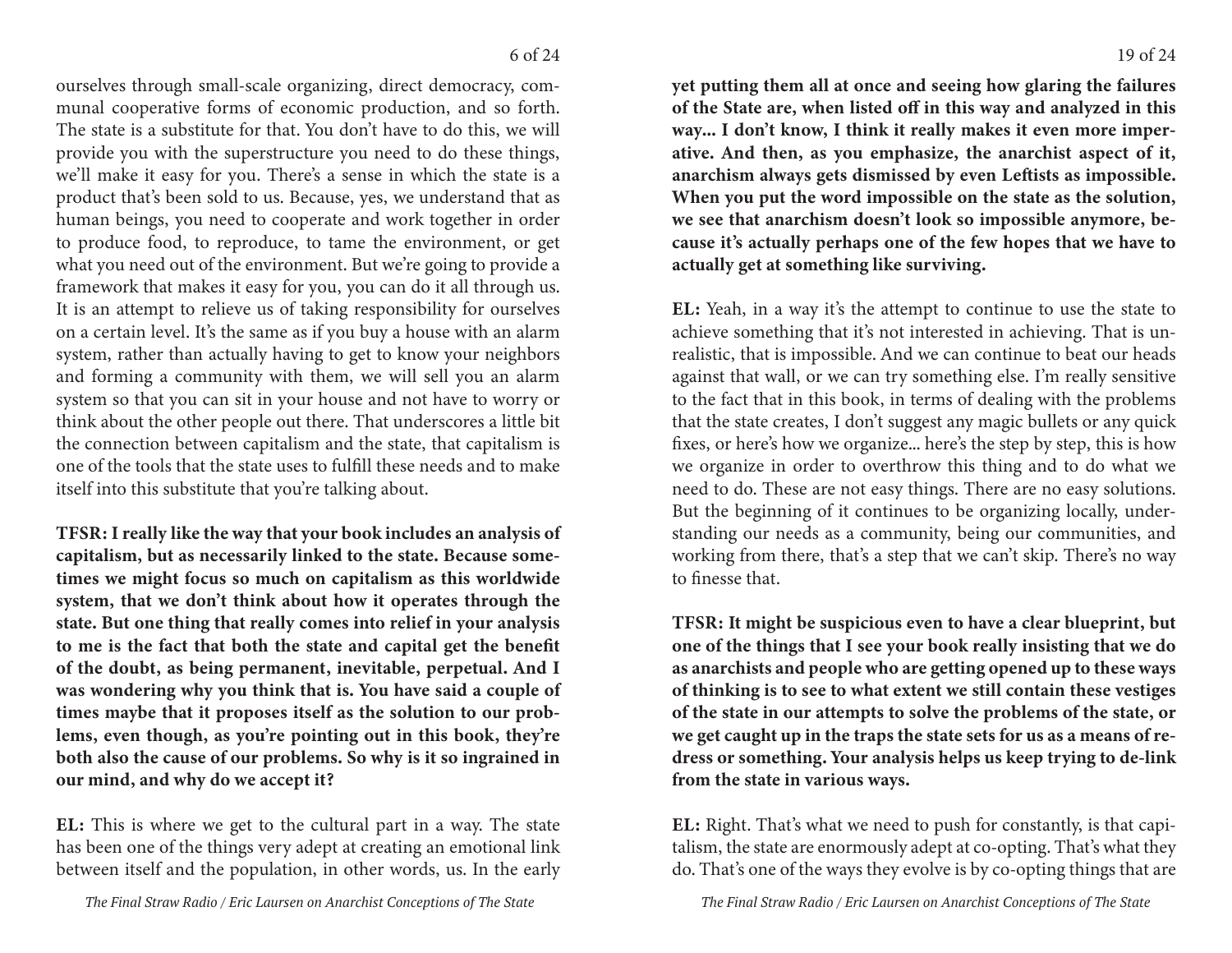clunky innovations, desalinization and removal of carbon from the air and so forth. Innovation is going to solve the whole thing. Don't worry about the inequality part. Once we start to ask for reasonable things, that the state can't deliver, we start to expose the workings of the State, its MO, the way it operates, and how the way it's operates is antithetical to the lives that we want to have. So it's a matter of exposing what's hidden there, essentially.

TFSR: Going back to a discussion of the pandemic and the response to demanding an end to state violence is more state violence. Those moments heighten the hypocrisy of us relying on the state to solve these problems.

EL: ...more of the same and getting the same results. Sorry.

TFSR: Right, exactly. I was interested in your use of the term of making a reasonable demand that's impossible for the state to fulfill. I see people and using the impossibility theoretically within anarchist or anarchist-influenced or adjacent ideas, and I wonder what your thoughts are on that category of impossibility as part of our thinking through, shaking off the State, as you said?

EL: Right, that's where we have to have a dialogue with other people on the Left, essentially, we agree about the demands with other people on the Left, who are not necessarily identifying as anarchists, also want a healthy planet, they want an end to racial injustice, and so forth. But they think that it can be done through the State. And what we need to get across is that that's not possible anymore, that these are problems that cannot be met by the State because of the State's own interests clash with any attempt to really address these problems seriously. That's where that discussion has to go. I hope that people will go on upon reading this book.

## TFSR: Putting all this critique of the State into an accessible and easily digestible form... These are things that I'm aware of, and

days, in the 15th-16th century, Renaissance period, when modern states really first appeared in Europe, there was the monarch, there was the king, or the Emperor, or what have you, who had a personal connection. There was an attempt made to make people feel a personal connection with these sovereigns, that there's a sort of a godlike quality to them. Really, what they were at that point was dictators or warlords, if you look more closely, but the attempt was to say, "Alright, let's form a tight emotional bond between Elizabeth I of England or Louie XIV and the people." So they felt like there was almost a family that you were part of with these people. The next thing you had was the nation-state or the national state, where the state was the embodiment of a larger community that you were part of And so, there was the family of French people or English people, etc, that you belong to. So that's another form of an emotional tie. Fascism, you could say, is sort of the end result of that. That's the ultimate in the nation-state connection. Although it's really built much more on pushing other people, excluding certain other groups, rather than including the group that you're a part of.

Then you have what I guess is known as the social-democratic or welfare state, which is something that we had in the mid-20th century before neoliberalism came in, and the idea of that was that the state is something that can really substitute for socialism, or for anarchism, or these other revolutionary ideologies that grew up. Yes, we can have racial equality, we can have reform, we can have a social safety net, the state will provide it. You don't have to think about it anymore. Or you can give us your suggestions, send your representatives to Congress. The emotional bond there is this sort of bond over welfare, over safety and the ability to feel secure in yourself. Nowadays, we have what I call the neoliberal state, which has abandoned a lot of that. The neoliberal state is all built on the idea that "we give you the opportunity." We don't give you welfare, but we give you an opportunity to do wonderful creative money-making things and that's the key thing. So each stage along the development of the state over the last 500 years has been a different rationale and a different way of building a connection between people and the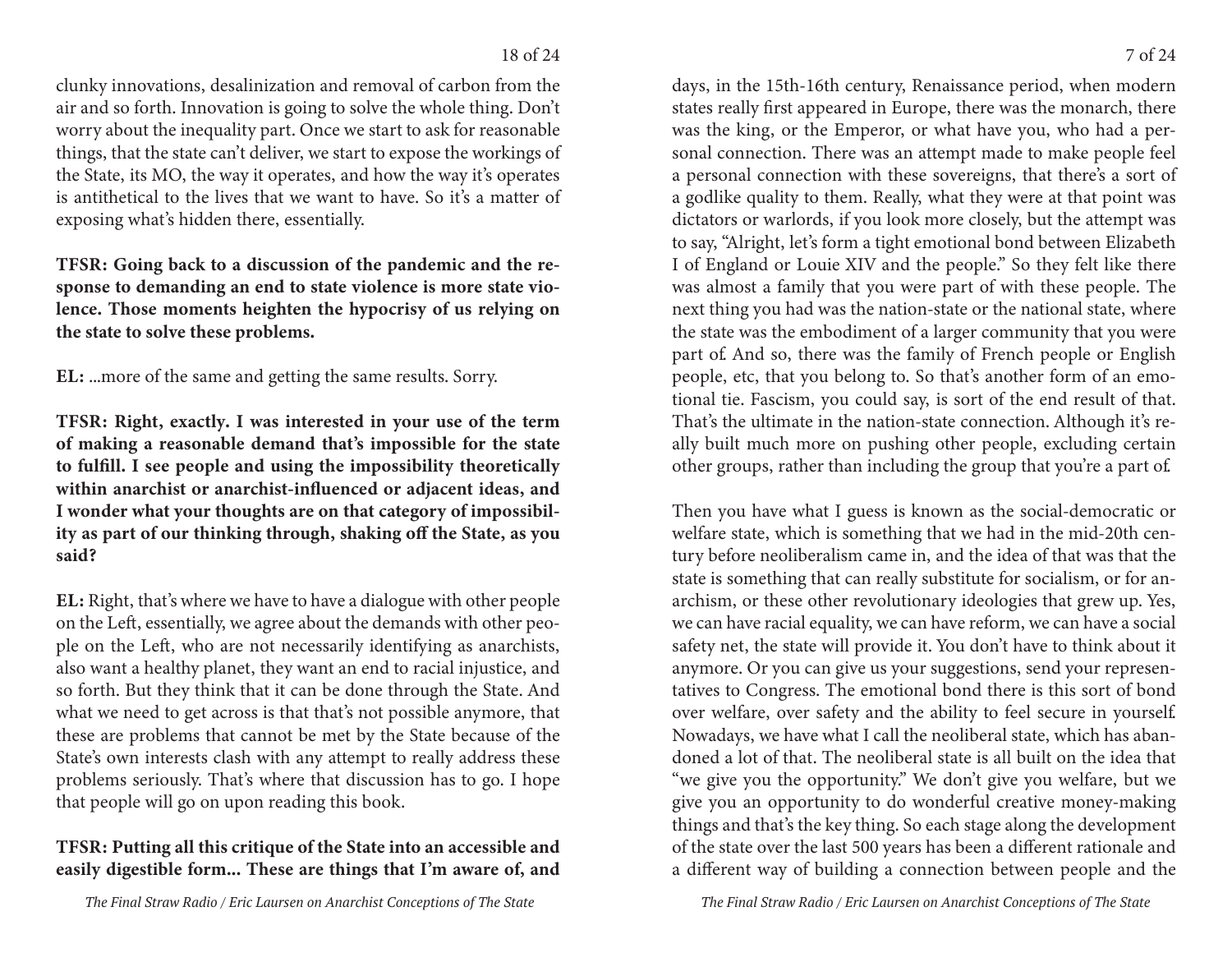state that the state relies on to legitimize itself. So that's the cultural aspect of the whole thing.

TFSR: Yeah, that analysis, in your book, I found really helpful because it points to the way that we exist now in the hangover of the post World War II era where there was this welfare state, and also the concessions that were made to various civil rights-oriented movements, and even among like anarchists and other anti-authoritarians, you can see people who have an anti-state analysis will still have this knee-jerk reaction that the state would provide us some solution or is there for us in some way.

EL: And that it will again again if we push it hard enough, and we try hard enough to reform it.

TFSR: Right, which in a way explains a lot of the repetition of protest movements, because we end up repeating these old forms that no longer really working. To bring that to the present moment, what was one another aspect of your book that's so helpful is that you wrote this in the wake of the pandemic, and also the uprisings after George Floyd's murder, and we're talking today after another black man was murdered in outside of Minneapolis, while the police officer Derek Chauvin is being held on trial. So there's still this rebellion going on. But you incorporate this analysis of the virus and the pandemic and the very literal, invisible state violence into your analysis of the state. So it's very upto-date. And as the pandemic started, I started having some hope that the contradictions would be so stark to everyone, that we're expected to pay rent and bills and we have no health care and the horrors of this all would become clear to everyone, but in ways, I'm seeing that go away. And I wonder if you have any thoughts about what events in the crisis like a pandemic provide us an opportunity for resistance and how we can avoid it being co-opted?

EL: That's a really challenging question. And I think that ultimately it's something that has to happen independently of any particular were induced to think this. The North Vietnamese system was fairly monolithic. But I think that he was right in terms of what the emphasis has to be for any liberatory movement. It's got to constantly go back to that local level.

TFSR: Yeah, that makes a lot of sense. And yet, in your book, you also keep an eye on the fact that there are these huge problems that affect everyone, like the climate catastrophe that is happening and worsening constantly, it is inescapable for everyone to some extent, and then you also talk a lot about the forced migration and displacement of people that are being caused by climate, by state violence, by economic and trade agreements. I want to get to the strategy that you articulate at the very end of the book. You talk about making a reasonable demand that is impossible for the state to fulfill. Can you explain that strategy and how that relates to these very big problems that we're facing?

EL: Yeah, with climate change, it's easy, in a way. There's nothing easy about climate change, but it's easy to address that point with it, in that if you look at the measures that are contemplated through the Paris Accords to deal with climate change, they are inadequate. A reasonable request of the state in a time of climate change is to do what needs to be done so that we don't all die, so that the planet doesn't become uninhabitable for us. Nothing that has been proposed, including the proposal the Biden administration has made over the last few weeks or started to formulate, will do it. Well, it is a reasonable request that we be able to continue to live a healthy life on this planet, the state system has proved pathetically unable to meet that. It's for a very simple reason, which is that the State is built on this model of rapid economic growth at all times, it cannot reconcile itself to a world in which that is directly antithetical to survival, it can't do it. And so, essentially, we asked the Sstate to address this problem of climate change in a realistic way. It falls back on things like carbon trading, or efforts to sort of shoehorn this back into the private enterprise system in some way or other,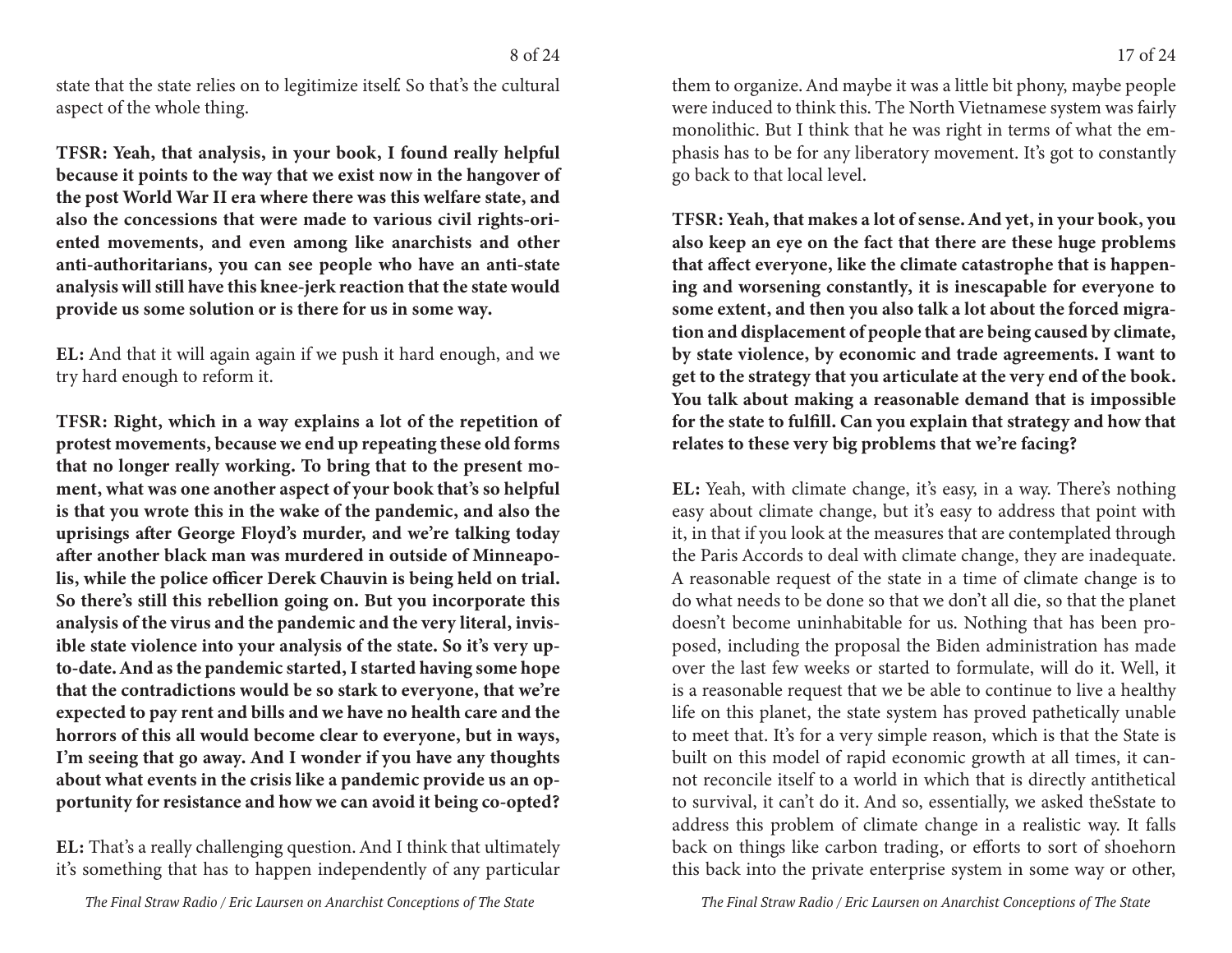TFSR: That seems important. One of the things we're talking about here, and you talked about in the book, too, is the State's so good at scaling up, and I hear this often within anarchist organizing groups, that's a problem that we have. We have our mutual aid network with our town, and maybe some neighboring towns, but how do we scale that to the region? Scaling, in a way, sounds like it could end up reproducing that state form. How do we think about doing that across the state lines and not within a state idea of bigness and totality?

EL: Well, the first thing is to keep in mind people's specificity. Not everybody's struggle is exactly the same everywhere. And so to be sensitive to that, I should back up a second. You said the magic word, which is "scale". That's the ultimate argument for the state: we have the resources, we have the reach, we have the depth, we have the technology and the expertise to do beneficial things on a large scale, you don't. Okay, so that's the primary argument for the State's existence today. What we need to do is rather than thinking about scaling, to begin with, we need to think about addressing local needs and local desires. The federative part comes later. And if you structure an organization that's built around fulfilling the needs of people in a local community, and doing it in a directly democratic way, there's less likelihood of putting together a federated structure on top of that, that subordinates everybody to some big idea. That's ultimately what you don't want to do. But it has to originate at that local level. And they have to be focused that way.

You're going to be a little surprised to hear this, but I would direct people to look at some of the things that Ho Chi Minh wrote during the Vietnam War, in terms of when he was talking about what's needed to win this war. He stressed over and over again, there's a need to go to the people and find out what they want. Don't tell them what they want, but to find out what they want, and to give them the power to get those things for themselves. That was a big part of why the National Liberation Front was accepted in so many parts of the country because there was this constant emphasis on putting the question back to the people themselves and helping

choices. But you're absolutely right that when something like the pandemic happens, it makes starkly clear how incapable the state is and the system we have are coping with this problem that at a certain level it created. It's the same thing with the death of George Floyd, for example, or this most recent atrocity we had, that it makes starkly clear that this is a pattern, it's not a freak event, this is something that somehow must be in the interest of the state to allow, that the system is not broken down here. This is how this is supposed to behave. So yeah, these crises do make a lot of things very crystal clear to us that worked before.

The problem is that the State does have ways to recoup when these things happen, the state can throw money at developing vaccines. It can prosecute someone like Derek Chauvin and use that as a demonstration that "yes, we can do the job that we're supposed to do in terms of making sure that everybody is treated fairly and equally." Those are not permanent solutions. They don't address the fundamental issue. In the case of the pandemic, the problem is that globalization has created a situation in which and the advance of industrial societies into wilderness areas, wildlife areas has made it almost certain that we're going to have more pandemics going forward. And yet the state has not developed the ability to cope with them. It treats them all as emergencies rather than improving public health systems and so forth that would help us to be prepared for this thing, it has not done that.

In terms of the issues that are raised by the movement for Black Lives, essentially, no real reform or real fundamental change is made in the system of policing. It stays in place, it is never really reformed except in cosmetic ways. And things just go on as before. What I argue in the book is that we have to think of revolution as a two-part process. And that contrary to the way we've tended to think of it in the past, the social revolution has to come first. We have to start thinking about organizing in and beyond and outside of the state so that we have some conception of what we would put in its place, rather than simply... If a revolution happens tomor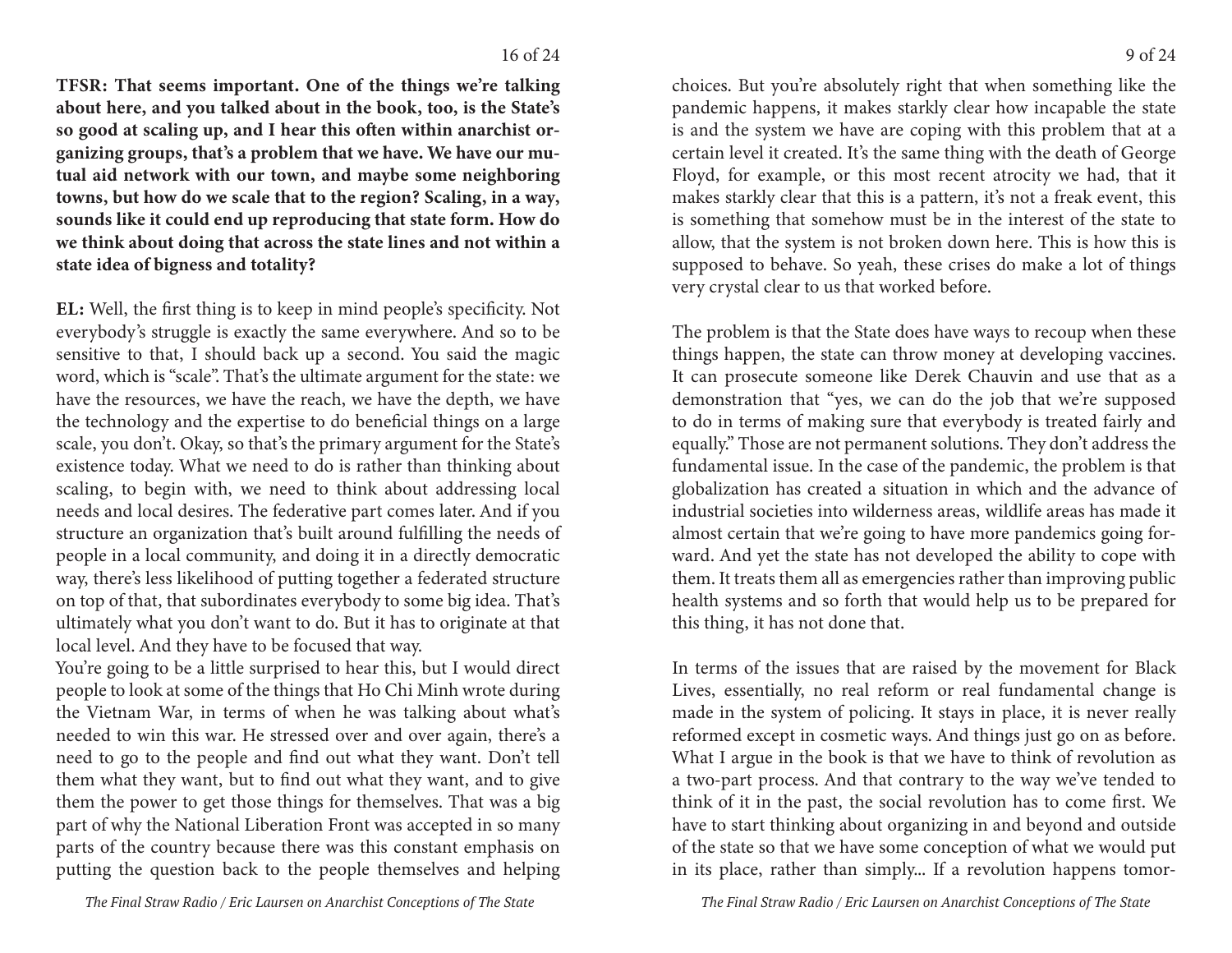row, and the United States government is swept away, we can put something in its place that's better, that we've already conceived and we've already begun to implement, rather than essentially having to rebuild the state in an emergency, which is what has tended to happen with revolutions in the last 200-odd years. So that's a big order. But I think that we have an opportunity in a weird way because the state has withdrawn from certain parts of our lives.

Under neoliberalism, the state has decided that the social safety net is not something that needs to provide or something it can provide only in a very limited way. That gives us some space to recreate something like that along more cooperative or collective lines. We can start to create a more humane community ourselves outside of the state because the state isn't competing with us so much in that area. The interesting thing about the Biden administration, for example, is that there's some understanding of this and some understanding that they have to do something to make it look to us as though the state is actually able to be effective in our lives and helping to improve our lives. It's not going to last, it's not going to work. The opposition to it is huge, and it's not going to go far enough. What we're going to find at the end of the day is that we do have to start implementing something new ourselves. This is something that goes back to the early, classical thinkers of anarchism, Bakunin and Kropotkin talked a lot about this, they didn't use the word "prefiguration", but the need to start the revolution now among ourselves, so that we have something to put in place this genuinely different. So that's the challenge that I see.

TFSR: You talk about how the revolutions that some leftists will hold up as successful always end up reproducing the state in various ways. Because, I guess you're arguing, that because that social revolution hasn't happened, or the ingrained Statist thinking doesn't get critiqued enough to say that we can't actually use the state to achieve freedom. And something I really appreciate your book is that you use the State to talk about... you don't make these distinctions among the states, because essentially, this

contract idea that keeps us within the circle of the state that we're all here by some form of consent. Right? So I was wondering, what are your thoughts on and how do we choose not to let the

EL: I can give you a little bit of a visual. It looks a bit like the Capitol Hill occupation that happened in Seattle a few months ago. It looks like people rejecting the police, rejecting the presence of the police in their communities. It looks like people essentially forming in small clusters to self-govern themselves and then reaching out to other groups that are doing something similar. It can seem very small scale, it can seem minuscule compared to the power of the state itself. That's the challenge. But I think that the answer to that is what used to be known as internationalism. In other words, smaller communities, right from the get-go need to link up and network with smaller communities in other places that are doing something different. We need to have a network that is as widespread and as diverse as the community that the state itself governs. We have to create a new, larger federal structure that is consensual, cooperative. We need to figure out how to do this.

state exist? What does that look like?

An interesting model, actually, if you want to think about it, is, although there are problems with this model on a certain level, the committees of correspondence that existed in the colonies before the American Revolution, which is essentially people who were interested in independence, interested in freedom, who essentially formed a letter-writing collective among themselves. There wasn't a lot of transportation or travel between the states or the colonies at that point. So you use the mail to essentially create a community that wasn't there before. It's a prefiguration of the internet and of social media, and what can be done with that. But the point is to find commonalities with people in other places and to share tools and methods of organizing that can work in more than one place. So there's essentially getting creative thinking about how to organize going completely outside the state, but also outside of state boundaries, outside of specific state boundaries.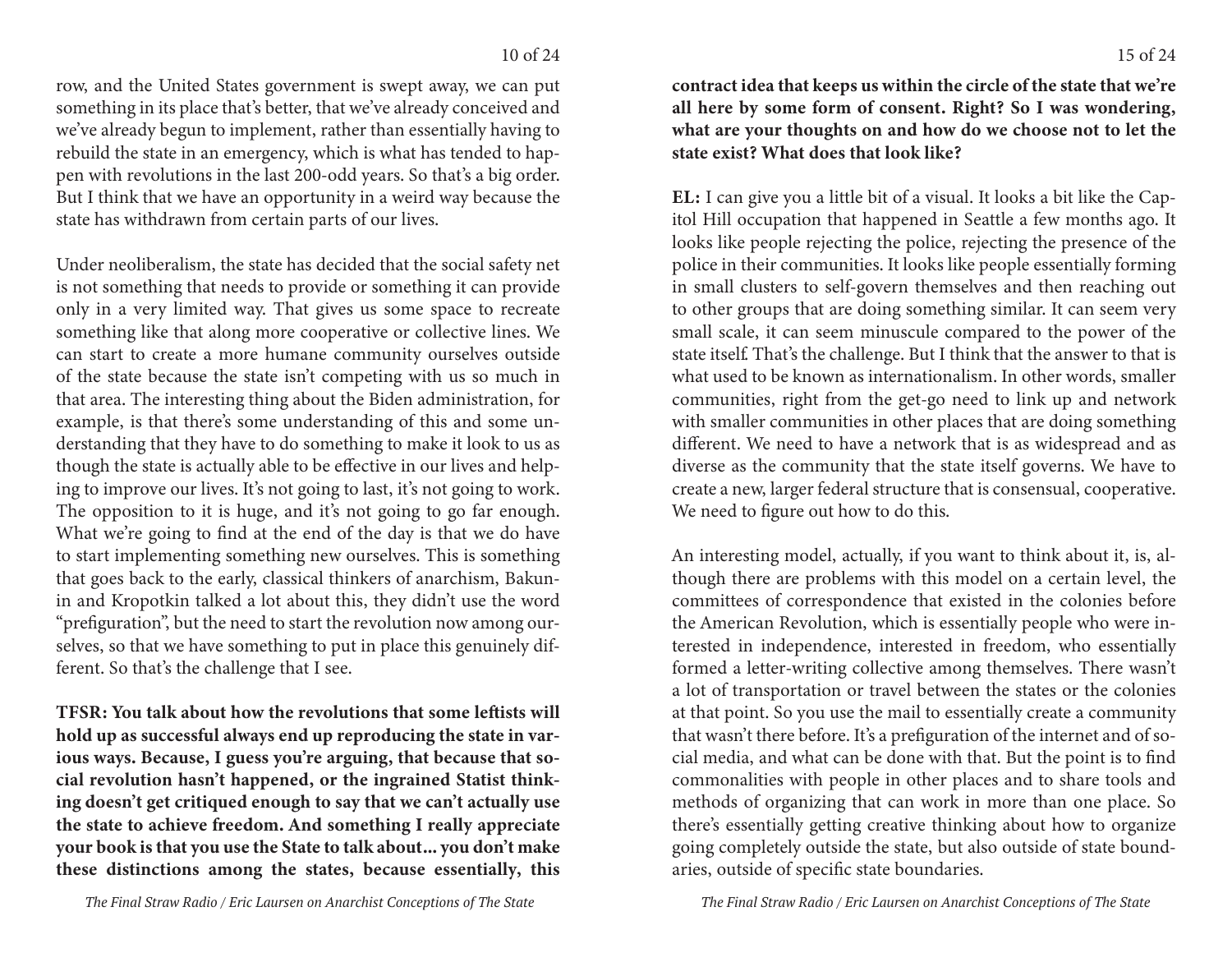come to be seen as state-based programs that really came from communities?

EL: Sure. The example I use a lot because I wrote a book about the subject is social security. The social security and medicare systems in this country are something that really was born out of cooperatives from mutual aid associations that workers formed in the 19th century. You have people pouring into large industrial cities from the countryside, there was no social safety net, there was a need for people to provide these things for themselves. And so they did. Welfare systems or social insurance systems like Social Security and Medicare, in this country, were created as a way to nationalize that. In the early 20th century in the United States, when universal health care systems were starting to be discussed, there were people in the American labor movement, who literally said, "We don't want to do this, we don't want to back this because we feel that the state is going to at some point snatch back, it's not going to be forever. They say it will be but it's not, we have to organize this ourselves." And that thinking died out.

But I think that these days, there's a real need to revisit it and to look at institutions like Social Security, for example, or unemployment insurance, or these social safety net systems, and think about whether this is something we can essentially denationalized and turn into something that's run on a cooperative basis. Because, again, what we have seen is the state makes a commitment to these kinds of programs over the last 100 years, let's say, and then withdraw out of that commitment, they said, "Well, maybe this was a bad idea, maybe we need a lot less of this." Well, no, we don't need a lot less of this, but the state thinks we do. There's a need to revisit that element of the social contract that the state imposed on us.

TFSR: To pivot our discussion more to revolutionary aspects. One thing you say is the state exists because we choose to let it, and that feels really empowering to think about as a way to, not choose to let it. But to me, it also calls to mind some of that social

larger system of States functions in a similar way, even if various tweaks happen from one state to the next. And they rely on the system to stay together. I wonder if you have any more thoughts on that failure of revolution, or the way that State thinking gets replicated? Or leftists get caught in the feedback loop of Statism?

EL: Yeah, it's really powerful when you take a close look at it, because if you look at the Russian Revolution, the big one of the last 100 odd years, the first thing the new Soviet state started to do after it came into power was to essentially reassemble the Russian Empire that had disintegrated just before the October Revolution happened. The process of suppressing ethnic minorities or Russifying them continued, geographic areas that had succeeded were pulled back in, an immense military establishment was built up once again, an immense prison establishment was built up once again. Really, the pattern was put right back in place that had existed before the Soviet Union, maybe it was a little more efficient this time, but essentially, the ambition of that state was the same.

You can look at it similarly, if you look at sort of post-colonial states. You can look at India, which is a country that never existed really in that form until the British imperialists put it together. They created literally an Indian Empire. When Britain pulled out, it essentially turned that whole structure lock, stock, and barrel over to the indigenous people. And specifically to people who were English-trained, who were trained to think about the state as something fundamental, to think of economic development as something that powers the state. And who essentially ran that Empire along, in a lot of ways, remarkably similar lines. This is why I say that the state has been something that's a European export because it's essentially sold to at least a small stratum of people in each of the places that it comes in contact with. And they'd set up something that's ultimately along the same lines, where there are territorial boundaries, there are certain kinds of institutions that are common, there's a nationalist thinking in each of these places. And that's essentially what we get. It doesn't always work. We have failed states all over the place. But